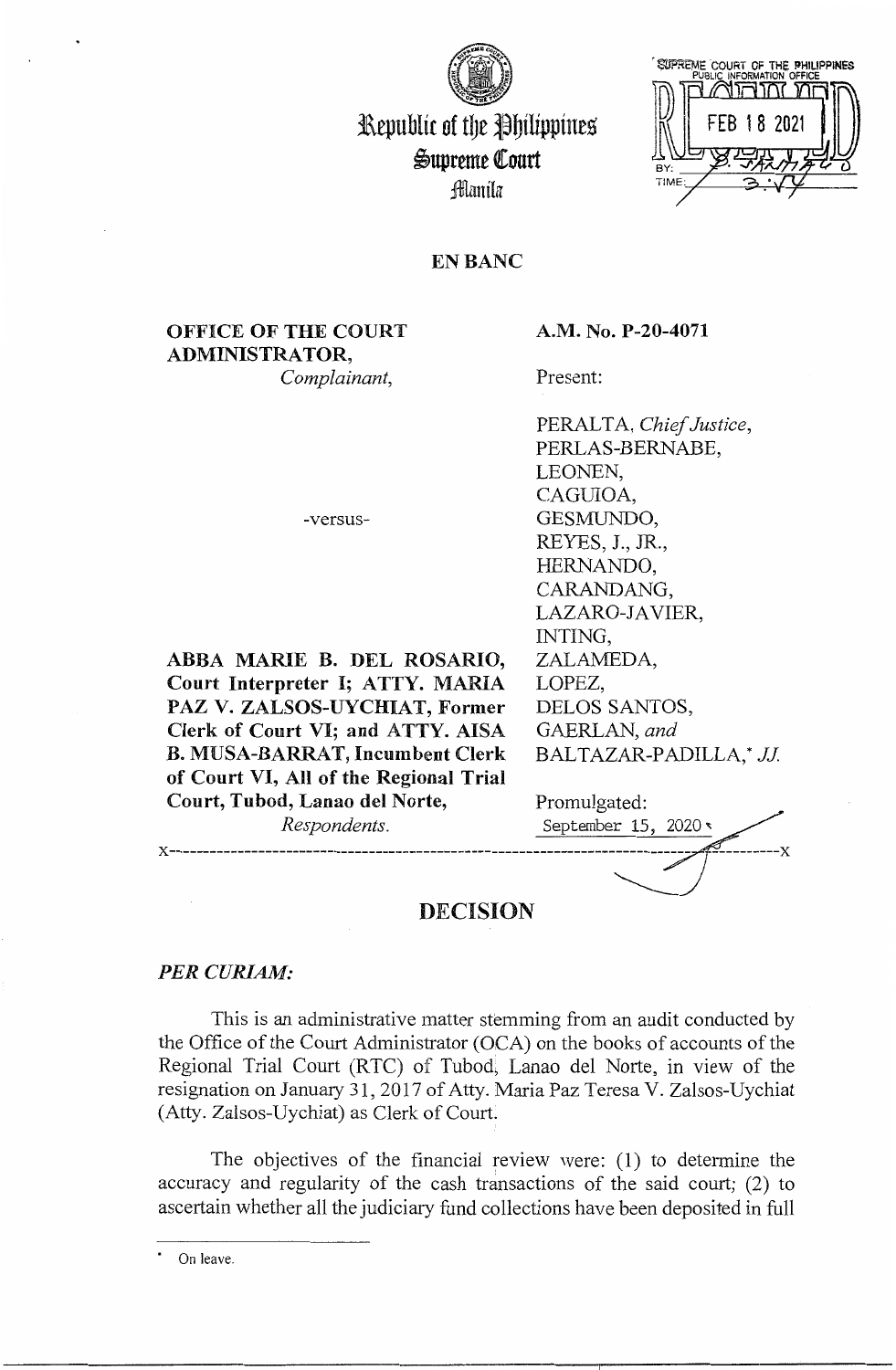within the prescribed period; (3) to examine whether the filing fees collected were in accordance with Rule 141 of the Rules of Court; and (4) to aid the Clerk of Court of the said court on the proper bookkeeping and accounting of judiciary funds.

The audit team of OCA (Financial Audit Team) reported that the following court employees acted as accountable officers with the corresponding accountability period:

| <b>ACCOUNTABLE</b><br><b>OFFICER</b>        | <b>POSITION</b>                   | <b>ACCOUNTABILITY</b><br><b>PERIOD</b> |
|---------------------------------------------|-----------------------------------|----------------------------------------|
| Atty. Ivy F. Damayo                         | Former Clerk of Court<br>VI       | $01/01/04 - 10/07/08$                  |
| Ms. Abba Marie B. Del<br>Rosario            | Former OIC/Court<br>Interpreter I | $10/08/08 - 01/27/09$                  |
| Atty. Maria Paz Teresa<br>V. Zalsos-Uychiat | Former Clerk of Court<br>VI       | $09/01/10 - 01/22/17$                  |
| Ms. Florence O.                             | OIC/Court Legal                   | $01/28/09 - 08/31/10$                  |
| Perocho                                     | Researcher II                     | $01/23/17 - 11/30/17$                  |
| Atty. Aisa B. Musa-<br>Barrat               | Incumbent Clerk of<br>Court VI    | $12/01/17 - 09/30/18$                  |

In its Report<sup>1</sup> dated June 18, 2020, the Financial Audit Team found numerous irregularities in the management of judiciary funds, as well as missing or unaccounted amounts from the court *a quo'* s bank accounts, to wit:

- l. The cash count on October 8, 2018, under the accountability of Atty. Aisa B. Musa-Barrat (Atty. Musa-Barrat), yielded a cash shortage of Pl64,520.00. This represents unremitted collections for the Judiciary Development Fund (JDF), Special Allowance for Judiciary Fund (SAJF), Mediation Fund (MF), Fiduciary Fund (FF), Legal Research Fund (LRF) and Land Registration Authority (LRA).
- 2. All official receipts (ORs) requisitioned from the Property Division of the Office of Administrative Services (OAS), OCA, were duly accounted for except for three booklets with serial numbers 86677451-86677500 and 6538201-6538300 which were not presented for examination. As of September 30, 2018, 310 out of 437 booklets had been utilized, with 118 booklets unused.
- 3. An examination of the Undertakings of Cash Bond Deposit, Release Orders from Detention and original ORs show discrepancies in the data shown in the ORs. The Financial Audit Team found that in some instances when a cash bond was posted, the court only issued an Undertaking of Cash Bond Deposit in lieu of the corresponding OR. In

*Rollo*, pp. 1-35.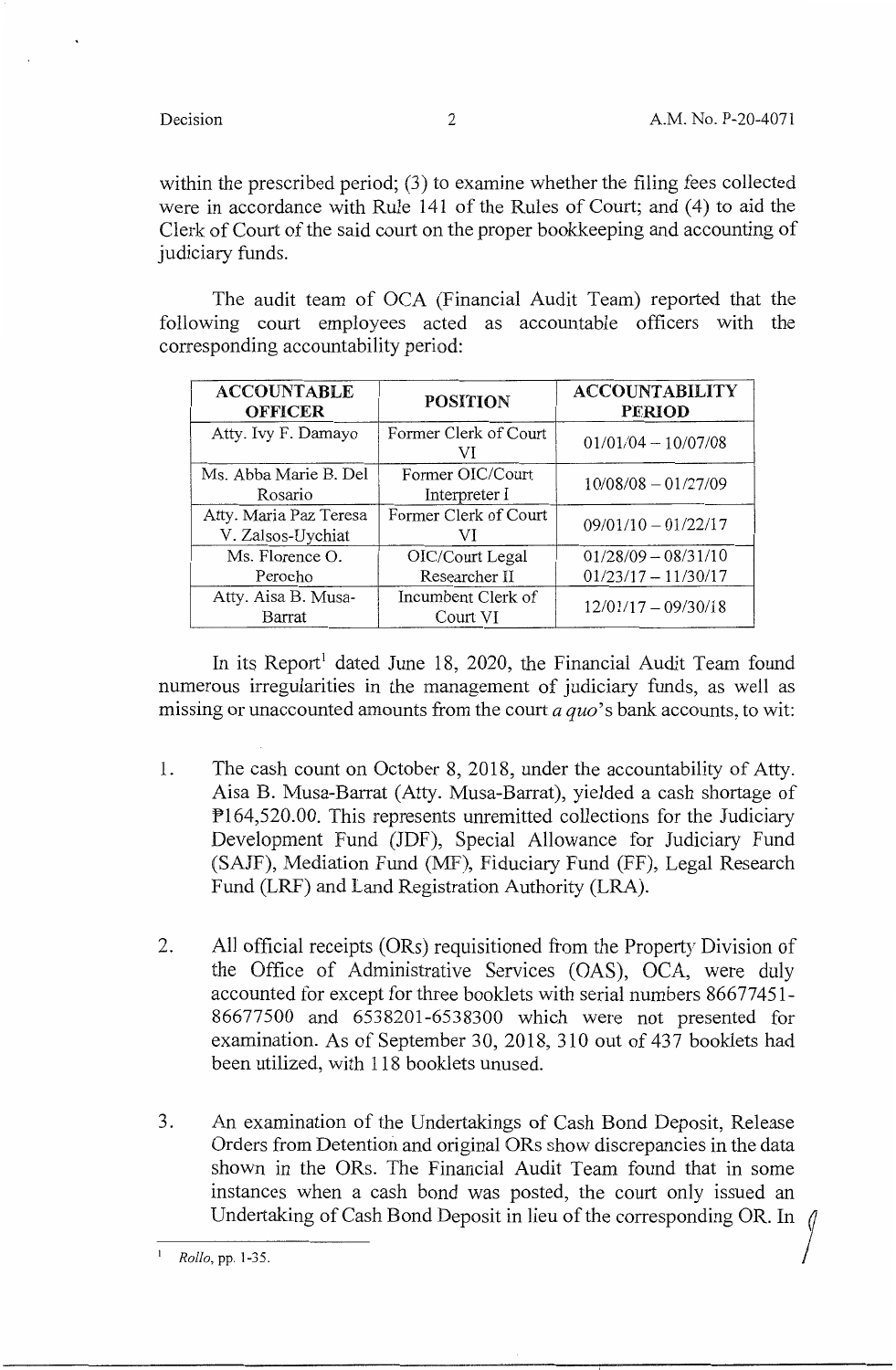other cases, the OR numbers were falsified while the receipts were tampered. These irregularities resulted in a total amount of P2,342,500.00 in unremitted and un-receipted cash bond collections. These irregularities occurred between 2014 and January 2017 during the incumbency of Atty. Zalsos-Uychiat as Clerk of Court. However, Ms. Del Rosario admitted to tampering and falsifying some of these receipts.

In view of this discrepancy, the following amounts were restituted by the respective court employees:

| <b>Accountable Officer</b>    | Amount<br>Restituted | Date of<br><b>Restitution</b> |
|-------------------------------|----------------------|-------------------------------|
| Ms. Abba Marie B. Del Rosario | 200,000.00<br>₱      | 12/07/18                      |
|                               | 500,000.00           | 12/13/18                      |
|                               | 100,000.00           | 01/11/19                      |
|                               | 950,000.00           | 01/23/19                      |
|                               | 155,000.00           | 02/20/19                      |
|                               | 51,500.00            | 04/23/19                      |
| Atty. Aisa B. Musa-Barrat     | 100,000.00           | 12/13/18                      |
|                               | 190,000.00           | 01/09/19                      |
| <b>TOTAL</b>                  | P2,246,500.00        |                               |

- 4. With regard to the Sheriffs Trust Fund (STF), the Financial Audit Team found that a total amount of  $\mathbb{P}6,000.00$  was withdrawn by Atty. Zalsos-Uychiat on April 15, 2016 without matching collection. No supporting document for said STF withdrawals was attached to the file copies of the court's monthly financial reports.
- 5. As to the JDF Collections, Atty. Zalsos-Uychiat failed to remit a total amount of Pl 1,849.00 covering the period of January 1 to 20, 2017.

On the other hand, Atty. Musa-Barrat under-remitted the amount of  $P1,443.80$ . Nevertheless, she restituted the amount of  $P1,475.80$  on January 9, 2019 and January 29, 2020. The Financial Audit Team observed that Atty. Musa-Barrat incurred delay in the remittance of the JDF collections.

6. With regard to SAJF collections, Atty. Zalsos-Uychiat failed to remit the amounts covering the period of January 1 to 20, 2017, or a total of Pl4,296.00.

Ms. Perocho had an unremitted amount of P91.00 but was able to restitute the same.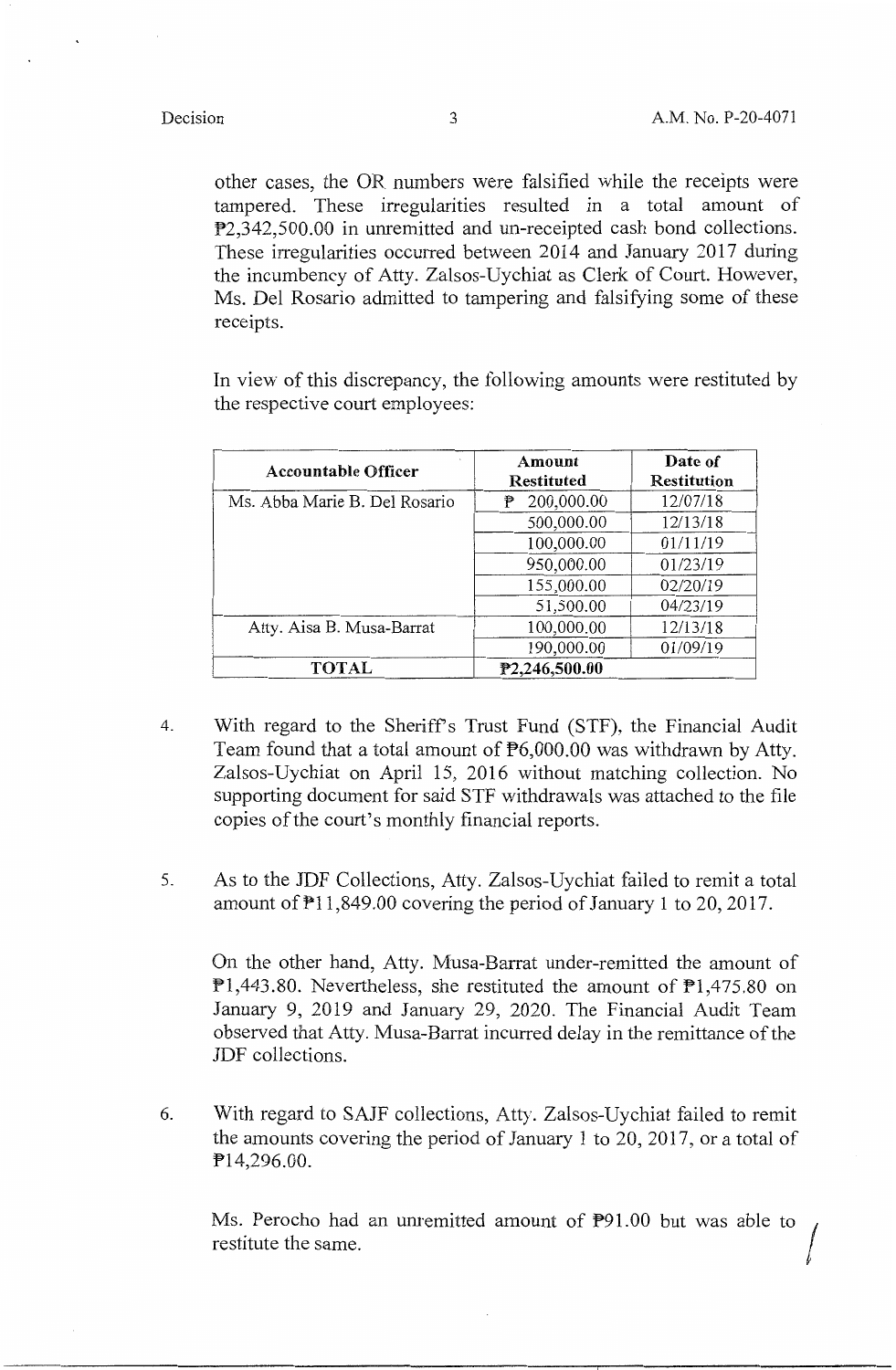Atty. Musa-Barrat failed to remit on time the amount of Pl,862.60. She restituted Pl,662.60 on January 9, 2019 and P200.00 on February 14, 2020.

- 7. For General Fund New (GF-New), Atty. Zalsos-Uychiat failed to remit the total amount of P19,832.00.
- 8. Atty. Zalsos-Uychiat has an outstanding balance of P500.00 for unremitted MF collections.

Atty. Musa-Barrat failed to remit the amount of  $\overline{P}1,500.00$  but was able to restitute the same on January 10, 2019.

- 9. An examination of the collections for the LRF and the LRA revealed shortages of P3,282.41 and P3,790.00, respectively. Ms. Perocho restituted P790.00 to the LRA on January 31, 2020. On the other hand, Atty. Musa-Barrat remitted  $\overline{P}1,000.00$  on January 10, 2019.
- 10. In fine, the unrestitituted accountabilities of Atty. Zalsos-Uychiat and Ms. Perocho are broken down as follows:

| Fund        |     | Atty. Zalsos- | Ms. Perocho    | Total          |
|-------------|-----|---------------|----------------|----------------|
|             |     | Uychiat       |                |                |
| FF          | PHP | 672,000.60    | PHP 105,000.00 | PHP 777,000.00 |
| <b>STF</b>  |     | 10,240.00     | 0.00           | 10,240.00      |
| JDF         |     | 11,849.00     | 0.00           | 11,849.00      |
| <b>SAJF</b> |     | 14,296.00     | 0.00           | 14,296.00      |
| GF-New      |     | 19,832.00     | 0.00           | 19,832.00      |
| MF          |     | 500.00        | 0.00           | 500.00         |
| <b>LRF</b>  |     | 3,282.41      | 0.00           | 3,282.41       |
| LRA         |     | 2,000.00      | 0.00           | 2,000.00       |
| Total       | PHP | 734,000.01    | PHP 105,000.00 | PHP 839,000.01 |

The Financial Audit Team found that with regard to the missing amount of P672,000.60 from the FF that was initially attributed to Atty. Zalsos-Uychiat, P648,000.00 was actually unaccounted for due to the machinations of Ms. Abba Marie B. Del Rosario (Ms. Del Rosario).

- 11. Further, the Financial Audit Team also made the following findings:
	- a. The court incurred delay in the submission of the monthly financial reports for December 2017 to September 2018 to the Accounting Division, Financial Management Office (FMO), OCA;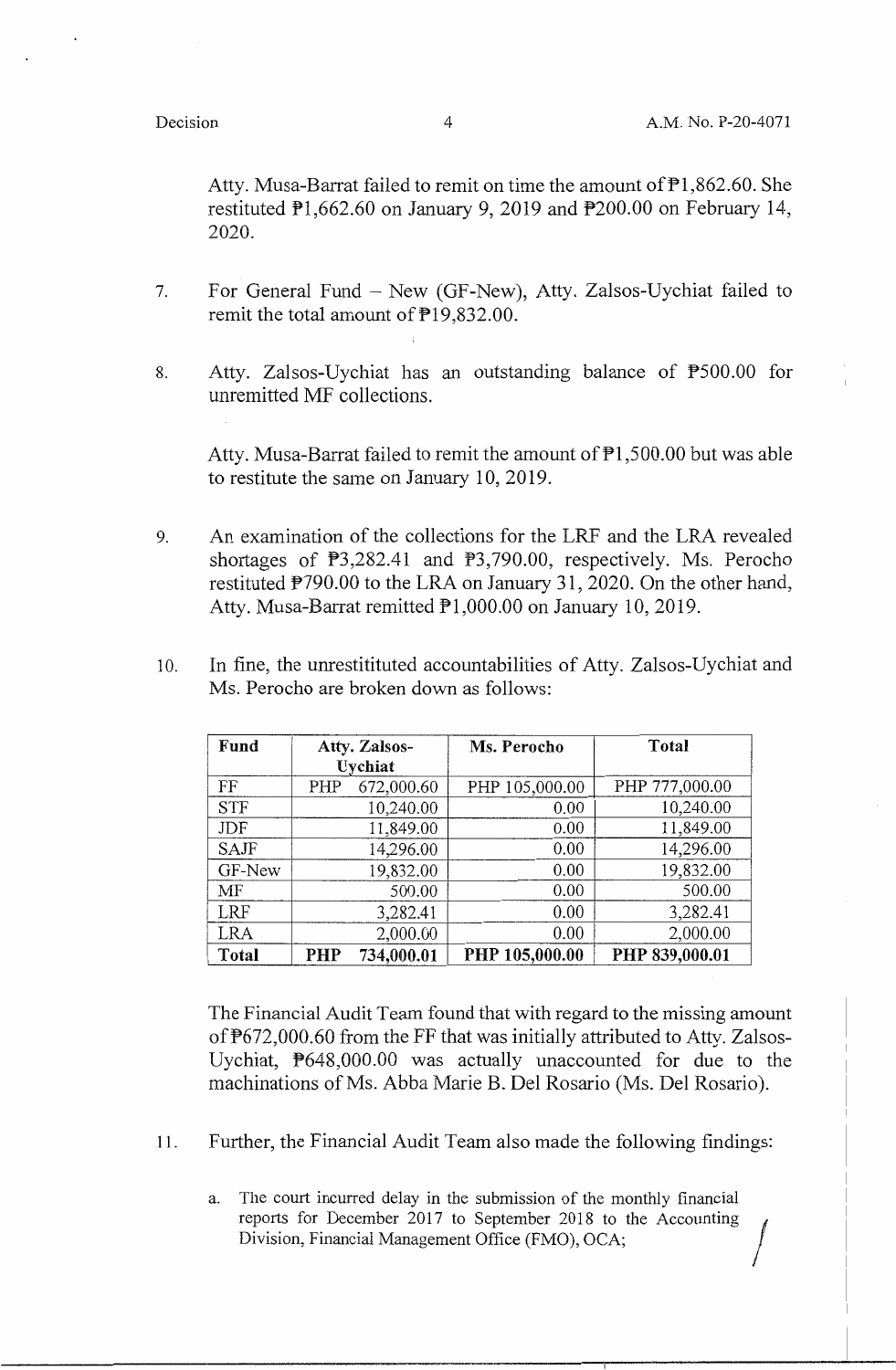- b. The court failed to maintain an official cash book for each fund for the recording of financial transactions;
- c. Fines imposed in drug cases and as penalty for the crime committed were receipted and remitted to the FF account instead of the Dangerous Drugs Board (DDB) and GF-New accounts, respectively, pursuant to OCA Circular No. 26-2018 dated 13 February 2018; and
- d. The Victim's Compensation Fund (VCF) of Five Pesos (P5.00) was not collected in civil cases filed in court, in violation of Section 20 of Amended Administrative Circular No. 35-2004.

Thereafter, an exit conference was conducted by the Financial Audit Team in order to apprise the accountable officers of its findings, as well as allow them to explain the numerous irregularities in the handling of judiciary funds that were unearthed following the extensive examination of the court *<sup>a</sup> quo's* books of accounts.

### *Explanation of Ms. Del Rosario*

In her letter dated December 13, 2018, Ms. Del Rosario explained that she made the erasures, tampering and non-issuance of ORs due to the unavailability of court receipts for several months in 2015. She likewise admitted that she failed to issue ORs for some bonds because of her failure to replenish the funds therefor. She also asserted that she was not well acquainted with the process of issuance of receipts.

### *Explanation of Atty. Zalsos-Uychiat*

Atty. Zalsos-Uychiat executed an Affidavit dated December 13, 2018, claiming that she had no knowledge of the irregular practices in the court *<sup>a</sup> quo* as well as her surprise that the Financial Audit Team arrived at such findings. She asserted that she delegated all fiscal matters to Ms. Del Rosario, believing in good faith that the latter was performing such functions properly. As proof of her innocence, Atty. Zalsos-Uychiat provided screenshots of Ms. Del Rosario's text messages confessing to the irregularities that were discovered by the Financial Audit Team.

### *Explanation of Atty. Musa-Barrat*

Atty. Musa-Barrat explained that because she was new to her job, she was not able to submit the monthly reports on time. She alleged that on her first day as Clerk of Court a bond in the amount of  $P200,000.00$  was posted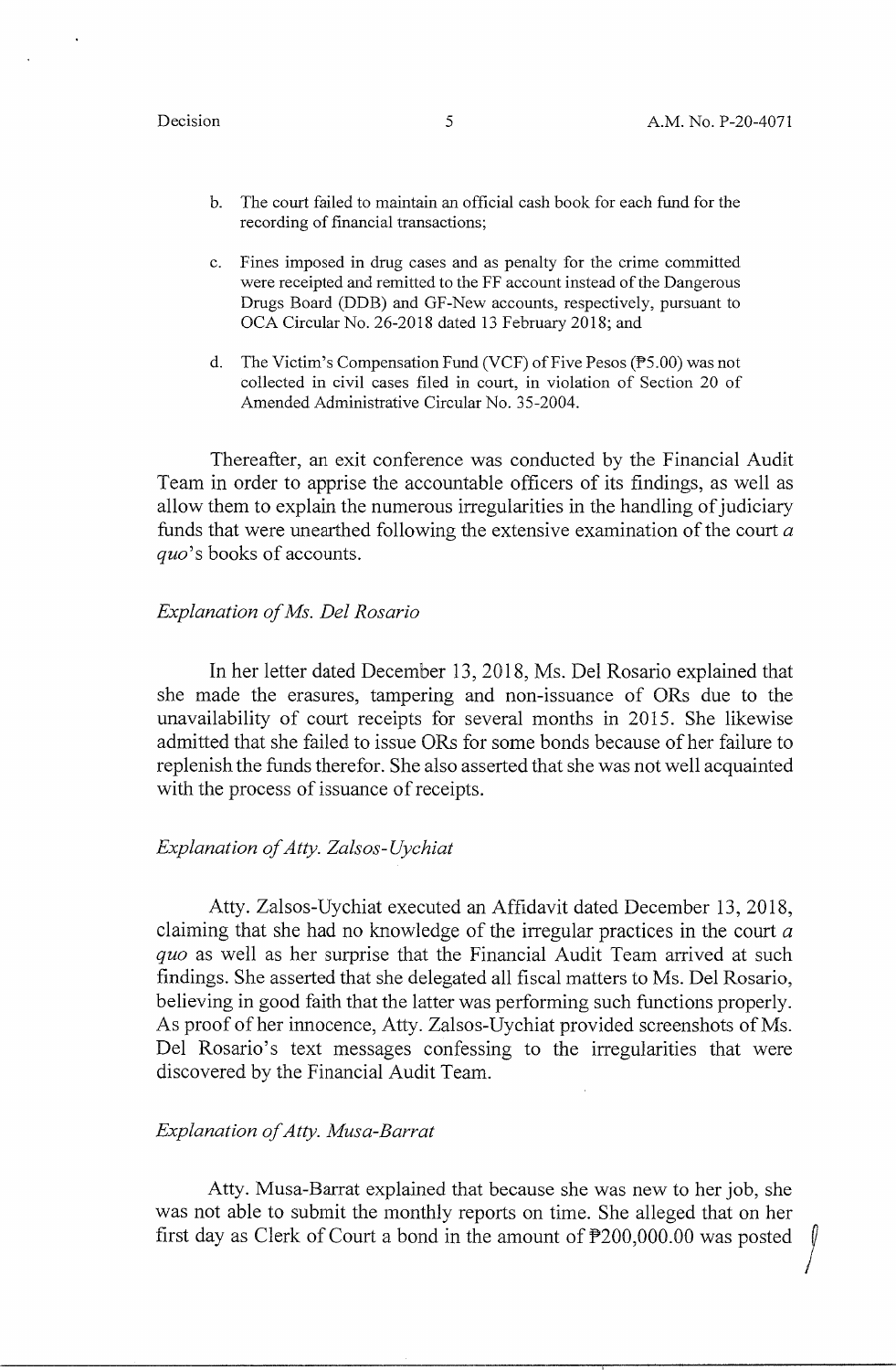by an accused, which amount she was not able to deposit because the bank closed early. She kept the said amount in her bag for safekeeping but the same was stolen when she had dinner in a fastfood restaurant in Iligan City. She was unable to restitute the said amount on time because it took months before she received her initial salary. As to her other lapses, Atty. Musa-Barrat acknowledged the same and sought the Court's forgiveness.

On July 1, 2020, the OCA issued a Memorandum<sup>2</sup> adopting the findings of the Financial Audit Team and recommending the following disciplinary actions to be taken:

- 1. [T]his report be **DOCKETED** as a regular administrative matter against the following personnel:
	- a. **Ms. ABBA MARIE B. DEL ROSARIO,** Court Interpreter I, RTC, Tubod, Lanao del Norte, for receiving collections without issuing official receipts (ORs) as an acknowledgment of payments, tampering of the triplicate and duplicate copies of ORs, using **one (1)** OR for **two (2)** different transactions, falsifying of data collections in the Undertaking of Cash Bond Deposits, lapping of collections and remittances, and non-remittance and non-reporting of collections;
	- b. **Atty. MARIA PAZ TERESA V. ZALSOS-UYCHIAT,** former Clerk of Court VI, RTC, Tubod, Lanao del Norte, for failure to exercise reasonable diligence, prudence and due care in the performance of her duties which resulted to the shortages in the judiciary fund; and
	- c. **Atty. AISA B. MUSA-BARRAT,** incumbent Clerk of Court VI, RTC, Tubod, Lanao del Norte, for failure to remit the court collections and submit the monthly financial reports on time, record the financial transactions in the respective book of accounts, exercise prudence in the handling of court's ORs and to take necessary and reasonable measure that could have prevented the loss and misuse of court receipts and the occurrence of unremitted collections.

### **xxxx**

- 5. **Ms. ABBA MARIE B. DEL ROSARIO,** Court Interpreter I, RTC, Tubod, Lanao del Norte, be **METED** the penalty of dismissal from the service with forfeiture of her retirement benefits considering that the infractions committed involve dishonesty, grave misconduct and gross neglect of duty;
- 6. **Atty. MARIA PAZ TERESA V. ZALSOS-UYCHIAT,** former Clerk of Court VI, RTC, Tubod, Lanao del Norte, be **FINED** in the amount of **Thirty Thousand Pesos (PHP 30,000.00),** considering that the /

<sup>&</sup>lt;sup>2</sup> Id. at 391-401.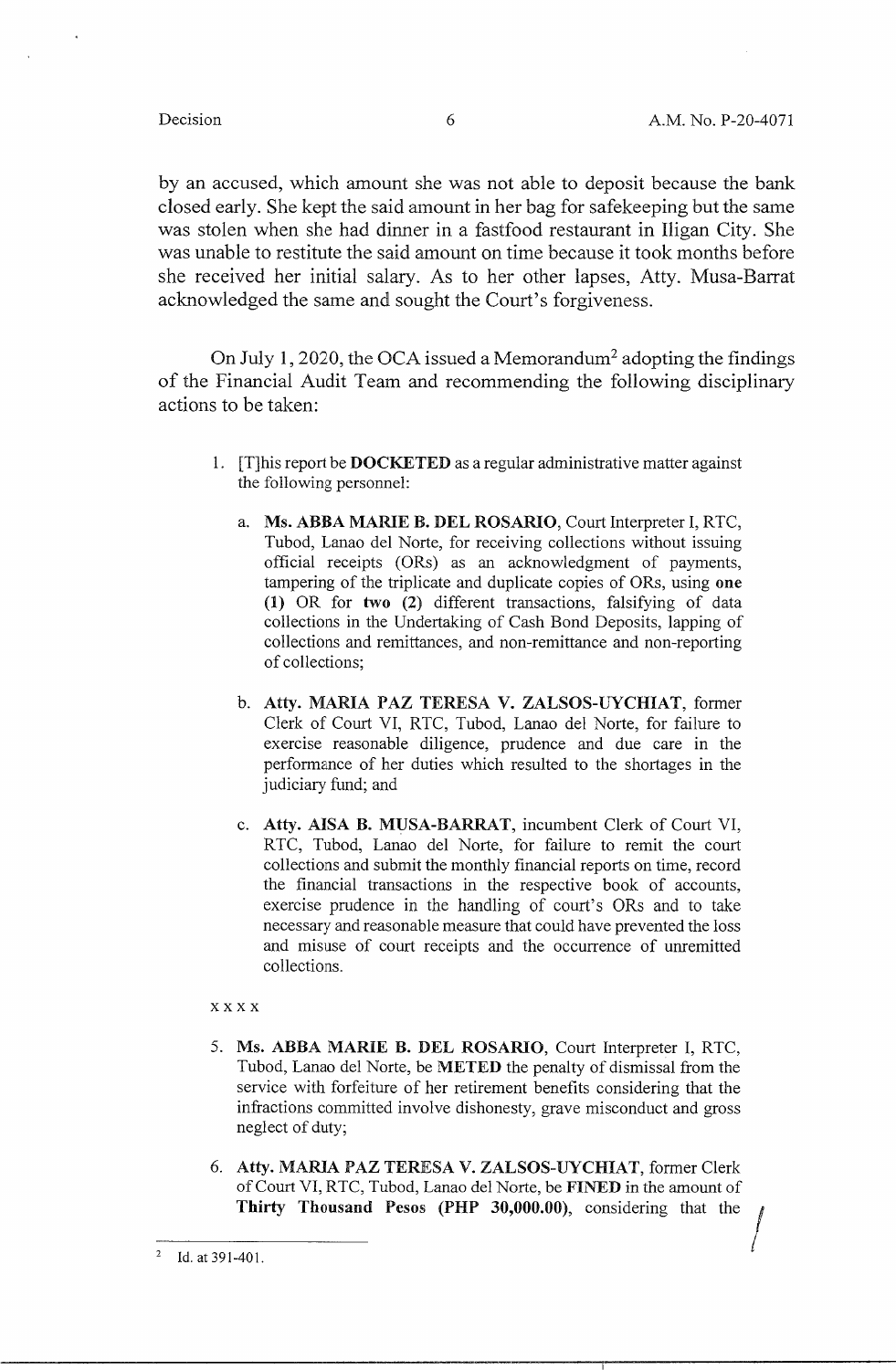$\mathcal{V}^{\mathcal{U}}$ 

infractions committed constitute simple neglect of duty;

7. **Atty. AISA B. MUSA-BARRAT,** incumbent Clerk of Court VI, RTC, Tubod, Lanao del Norte, be **METED** the penalty of suspension without pay considering that her offenses involve neglect of duty, with stern warning that a repetition of the same or similar act shall be dealt with more severely;

xxxx

### The Ruling of the Court

Upon appointment to a public office, an officer or employee is required to take his or her oath of office whereby he or she solemnly swears to support and defend the Constitution, bear true faith and allegiance to the same; obey the laws, legal orders and decrees promulgated by the duly constituted authorities; and faithfully discharge to the best of his or her ability the duties of the position he or she will hold.<sup>3</sup> Thus, the Constitution stresses that a public office is a public trust and public officers must at all times be accountable to the people, serve them with utmost responsibility, integrity, loyalty, and efficiency, act with patriotism and justice, and lead modest lives.<sup>4</sup>

At the outset, a review of the nature of the offenses involved in this administrative matter is in order.

Misconduct is a transgression of some established and definite rule of action, more particularly, unlawful behavior or gross negligence by the public officer.<sup>5</sup> It is intentional wrongdoing or deliberate violation of a rule of law or standard of behavior.<sup>6</sup> To warrant dismissal from the service, the misconduct must be grave, serious, important, weighty, momentous, and not trifling.<sup>7</sup> In grave misconduct, as distinguished from simple misconduct, the elements of corruption, clear intent to violate the law or flagrant disregard of established rules, must be manifest and established by substantial evidence.<sup>8</sup>

Dishonesty, as an administrative offense, is defined as the concealment or distortion of truth in a matter of fact relevant to one's office or connected with the performance of his duties.<sup>9</sup> It implies a disposition to lie, cheat, deceive, or defraud; untrustworthiness; lack of integrity; lack of honesty,

<sup>3</sup>*City Mayor of Zamboanga v. Court of Appeals,* G.R. No. 80270, February 27, 1990.

<sup>4</sup>*Duque Jllv. Veloso,* G.R. No. 196201, June 19, 2012.

*<sup>5</sup> Office of the Ombudsman v. De Zosa,* G.R. No. 205433, January 21, 2015.

<sup>6</sup>*Daplas v. Department of Finance,* G.R. No. 221153, April 17, 2017.

<sup>7</sup>*Commission on Elections v. Mamalinta,* G.R. No. 226622, March 14, 2017.

<sup>8</sup>*Office of the Ombudsman-Visayas v. Castro,* G.R. No. 172637, April 22, 2015.

<sup>9</sup>*Field Investigation Office v. Piano,* G.R. No. 215042, November 20, 2017.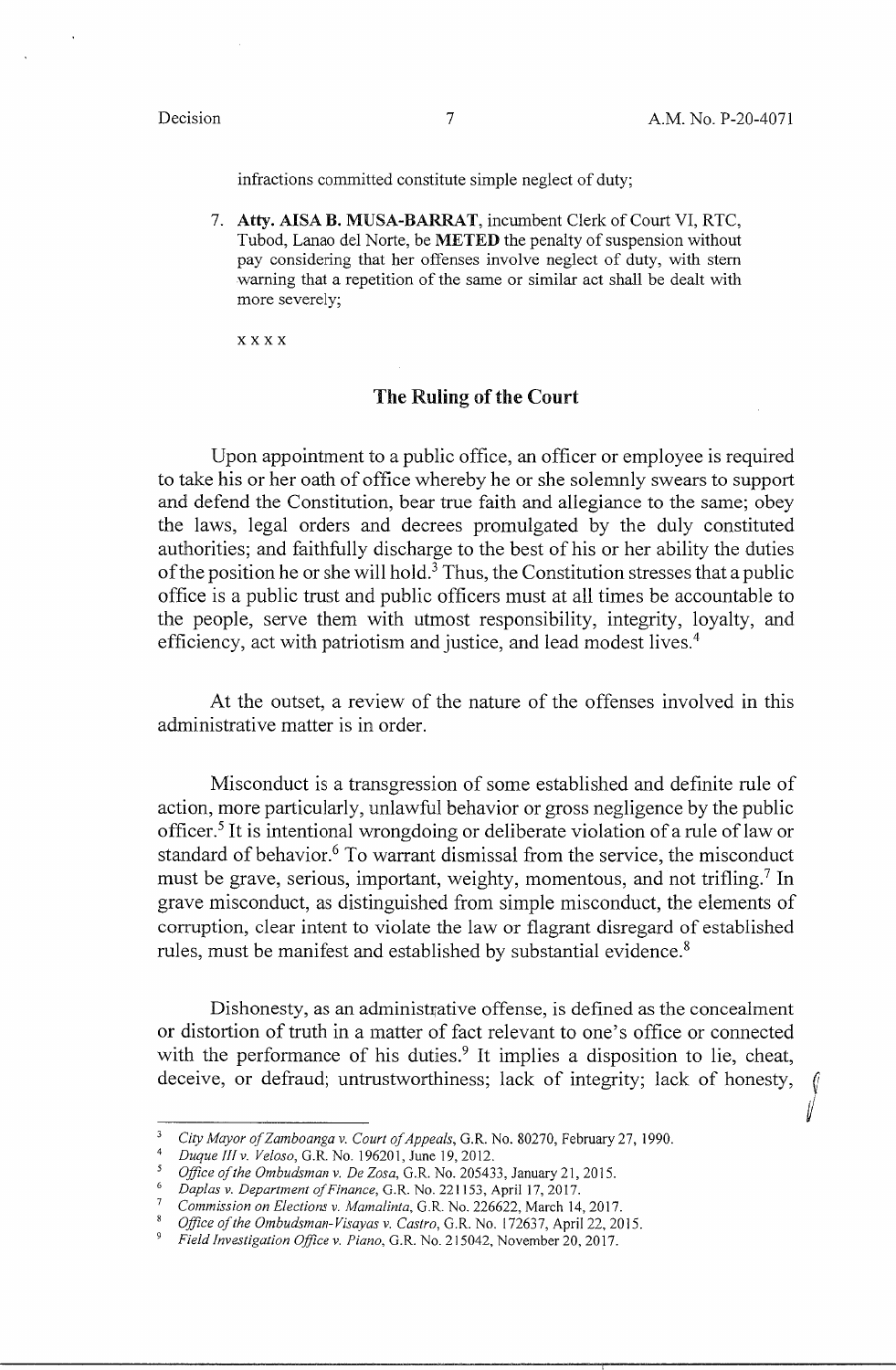probity, or integrity in principle; and lack of fairness and straightforwardness.<sup>10</sup> Dishonesty, like bad faith, is not simply bad judgment or negligence, but a question of intention. In ascertaining the intention of a person charged with dishonesty, consideration must be taken not only of the facts and circumstances giving rise to the act committed by the respondent, but also of his state of mind at the time the offense was committed, the time he might have had at his disposal for the purpose of meditating on the consequences of his act, and the degree of reasoning he could have had at that moment.<sup>11</sup> Gross dishonesty on the part of an employee of the Judiciary is a very serious offense that must be severely punished. <sup>12</sup>

Lastly, neglect of duty can be classified into simple neglect and gross neglect. Simple neglect of duty means the failure of an employee or official to give proper attention to a task expected of him or her, signifying a "disregard of a duty resulting from carelessness or indifference."<sup>13</sup> On the other hand, gross neglect of duty is defined as "[n]egligence characterized by want of even slight care, or by acting or omitting to act in a situation where there is a duty to act, not inadvertently but willfully and intentionally, with a conscious indifference to the consequences, insofar as other persons may be affected. It is the omission of that care that even inattentive and thoughtless men never fail to give to their own property."<sup>14</sup> Gross neglect of duty denotes a flagrant and culpable refusal or unwillingness of a person to perform a duty. <sup>15</sup>

In accordance with Rule 10, Section 46 of the Revised Rules on Administrative Cases in the Civil Service (RRACCS), the penalty for the offenses of grave misconduct,  $16$  gross or serious dishonesty,  $17$  and gross neglect of duty<sup>18</sup> is dismissal from the service, even for first time offenders, and carries with it the forfeiture of retirement benefits, except accrued leave benefits, and the perpetual disqualification for reemployment in the government service.<sup>19</sup> As to simple neglect of duty, it is a less grave offense punishable by suspension from office for one (1) month and one (1) day to six ( 6) months for the first offense, and dismissal for the second offense under Section 46 (D) of the RRACCS.<sup>20</sup>

<sup>10</sup>*Balasbas v. Monayao,* G.R. No. 190524, February 17, 2014.

<sup>&</sup>lt;sup>11</sup> Sabio v. Field Investigation Office, Office of the Ombudsman, G.R. No. 229882, February 13, 2018.

<sup>12</sup>*Concerned Citizen v. Catena,* A.M.OCA IP! No. 02-1321-P, July 16, 2013.

<sup>&</sup>lt;sup>13</sup> Office of the Ombudsman v. De Leon, G.R. No. 154083, February 17, 2013.

<sup>14</sup>*Office of the Ombudsman v. Espina,* G.R. No. 213500, March 15, 2017.

<sup>&</sup>lt;sup>15</sup> Philippine Retirement Authority v. Rupa, G.R. No. 140519, August 21, 2001.

<sup>&</sup>lt;sup>16</sup> Office of the Ombudsman v. Castillo, G.R. No. 221848, August 30, 2016.

<sup>17</sup>*Concerned Citizen v. Catena,* supra.

<sup>&</sup>lt;sup>18</sup> Land Bank of the Philippines v. San Juan, Jr., G.R. No. 186279, April 2, 2013.

<sup>&</sup>lt;sup>19</sup> Report on the Financial Audit Conducted in the Municipal Trial Court in Cities, Tagum City, Davao del *Norte,* A.M. OCA IPI No. 09-3138-P, October 22, 2013.

<sup>20</sup>*Olympia-Ceroni/la v. Montemayor, Jr.,* A.M. No. P-17-3676, June 5, 2017.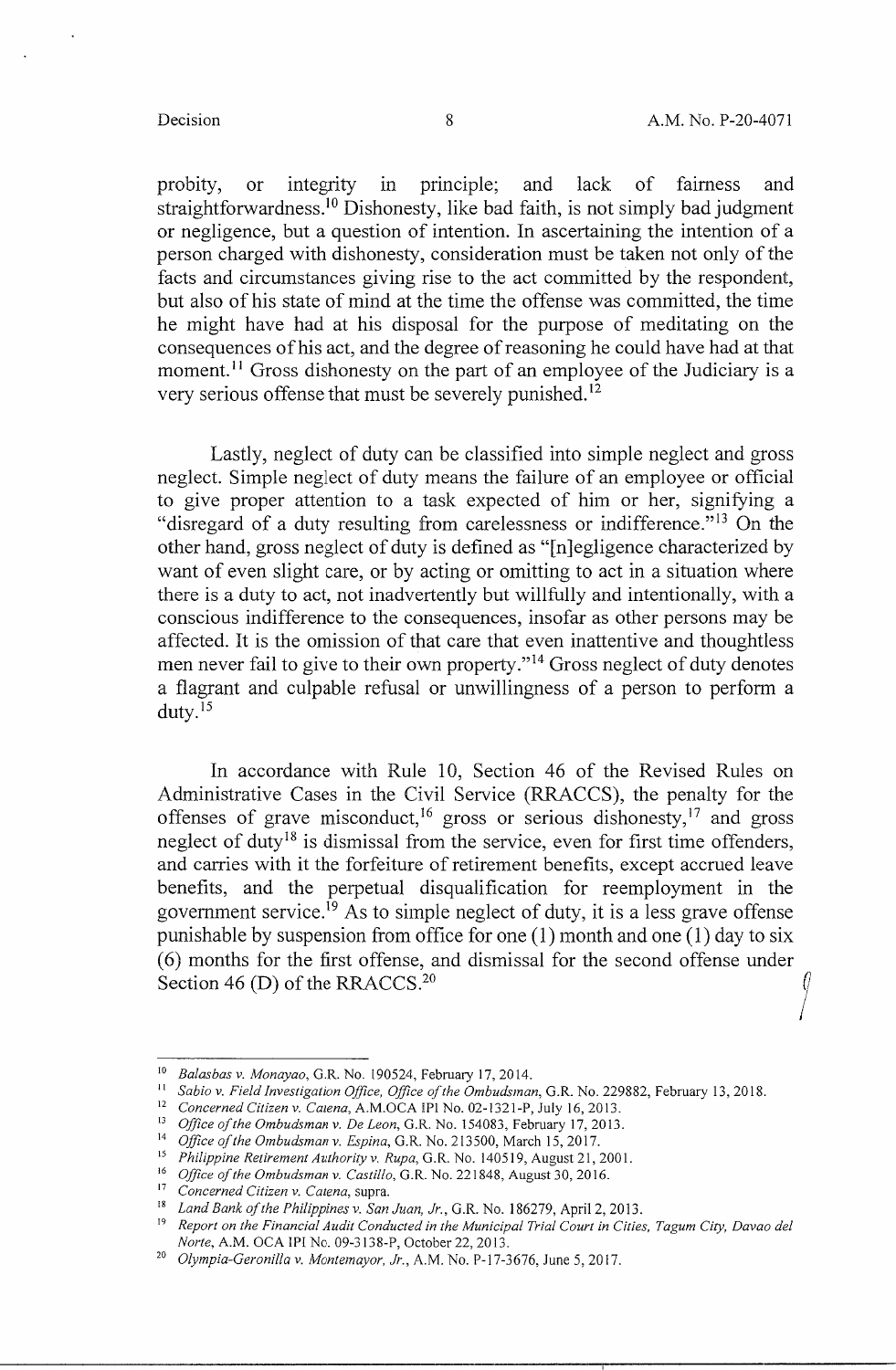I

With these parameters in mind, We now proceed to the administrative liabilities of Ms. Del Rosario, Atty. Zalsos-Uychiat and Atty. Musa-Barrat.

The Court modifies the findings and recommendations of the OCA.

### *Liability of Ms. Del Rosario*

The safekeeping of funds and collections is essential to an orderly administration of justice, and no protestation of good faith can override the mandatory nature of the circulars designed to promote full accountability for government funds. 21 It is for this reason that court circulars and other relevant rules for proper documentation such as by submission to the court of reports of collections of all funds and proper issuance of receipts, among others, were designed.<sup>22</sup> Clerks of Court and those acting in this capacity – such as Ms. Del Rosario who was delegated to manage the fiscal matters of the court *a quo* perform a delicate function as designated custodian of the court's funds, revenues, records, properties and premises. Hence, any loss, shortage, destruction or impairment of those funds and property makes them accountable.23 As such, even the mere delay by the Clerks of Court or cash clerks in remitting the funds collected is considered as gross neglect of duty or as grave misconduct. 24

In delaying the remittance of court collections without advancing any valid or legal justification, and in tampering and falsifying official receipts to make it appear that court payments received were issued the proper receipts, Ms. Del Rosario committed gross dishonesty, grave misconduct and gross neglect of duty. Moreover, her acts may subject her to criminal liability. Verily, her grave misdemeanors justify her severance from the service.<sup>25</sup>

### *Liability of Atty. Zalsos-Uychiat*

We disagree with the OCA's assessment that Atty. Zalsos-Uychiat is guilty only of simple neglect of duty. Her transgression constitutes gross neglect of duty.

As the former Clerk of Court of the *court a quo,* Atty. Zalsos-Uychiat performed a delicate function as the designated custodian of the court's funds,

<sup>&</sup>lt;sup>21</sup> Office of the Court Administrator v. Lometillo, A.M. No. P-09-2637, March 29, 2011.

<sup>&</sup>lt;sup>22</sup> Office of the Court Administrator v. Guian, A.M. No. P-07-2293, July 15, 2015.

<sup>&</sup>lt;sup>23</sup> Office of the Court Administrator v. Dionisio, A.M. No. P-16-3485, August 1, 2016.

<sup>&</sup>lt;sup>24</sup> Office of the Court Administrator v. Zerrudo, A.M. No. P-11-3006, October 23, 2013.

<sup>25</sup>*Office of the Court Administrator v. Nacuray,* A.M. No. P-03-1379, April 7, 2006.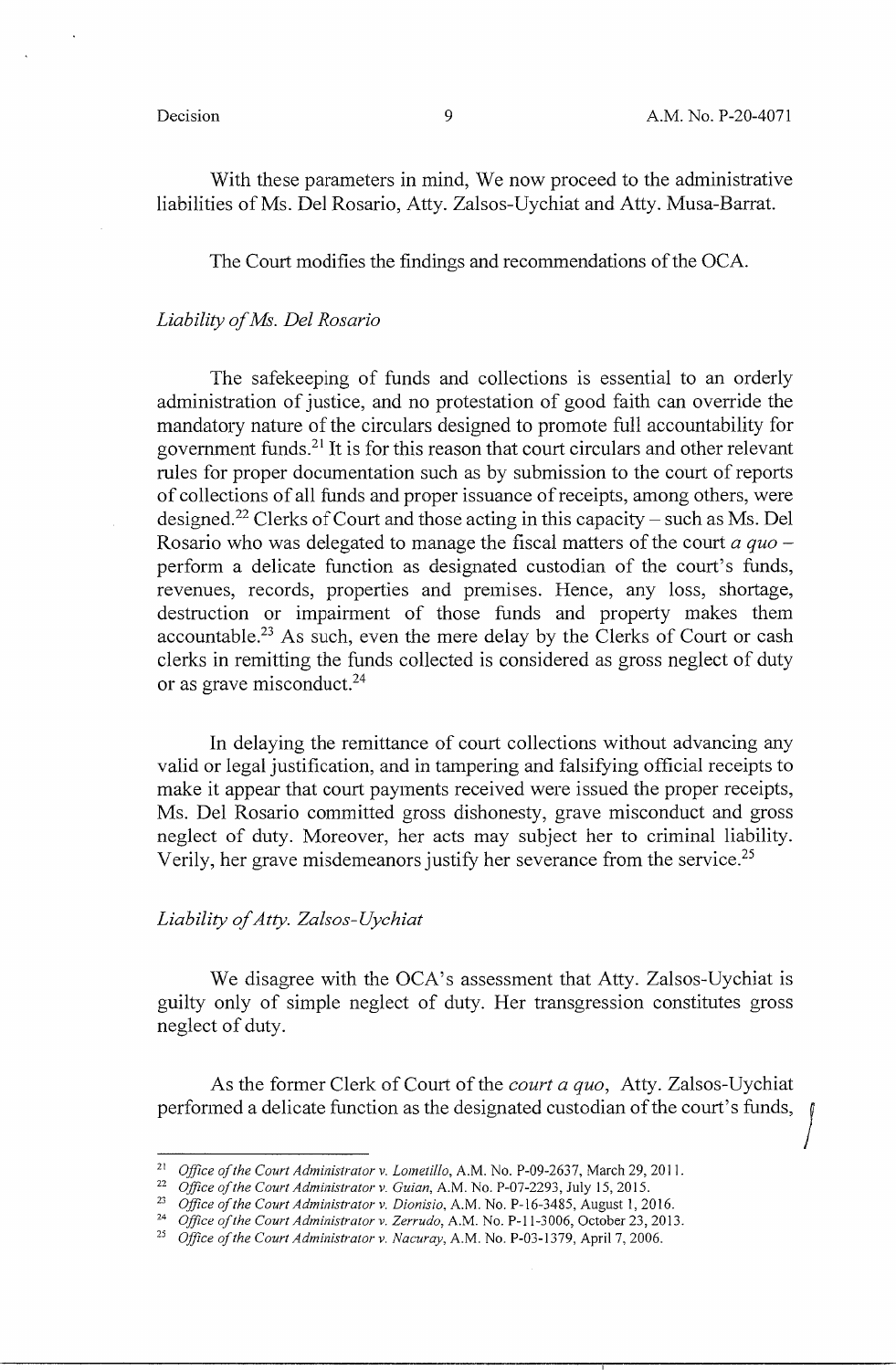revenues, records, properties, and premises.<sup>26</sup> She had the primary responsibility to immediately deposit the funds received by her office with the authorized government depositories.27 She likewise exercised general administrative supervision over all of the court personnel under her charge.<sup>28</sup>

The fact that Atty. Zalsos-Uychiat delegated the fiscal matters of the court *a quo* to Ms. Del Rosario does not exonerate her from administrative liability for the numerous grave irregularities that were committed under her watch. As Clerk of Court, it was incumbent upon Atty. Zalsos-Uychiat, at the barest minimum, to ensure that Ms. Del Rosario was properly carrying out her tasks. Her lackadaisical management, indifference to the financial status of the court *a quo,* and overall failure to exercise the required degree of supervision over Ms. Del Rosario ineluctably enabled the latter to sustain her fraudulent machinations for more or less three years. Her theatrical declaration that she was "shocked, surprised, and flabbergasted"<sup>29</sup> by the scale of the loss of judiciary funds only lends credence to the proportionate magnitude of her negligence.

Atty. Zalsos-Uychiat is, ultimately, "liable for any loss, shortage, destruction or impairment of those entrusted"30 to her as Clerk of Court. Indeed, it is settled that any shortages in the amounts remitted and any delays incurred in the actual remittance of collections shall constitute gross neglect of duty for which the clerks of court concerned shall be held administratively liable.31 This principle squarely applies to the instant administrative matter.

In view of her resignation on January 31, 2017, the penalty of dismissal can no longer be imposed against Atty. Zalsos-Uychiat. This, however, does not free her from administrative liability. As the Court declared in a case:

Neglect of duty is the failure to give one's attention to a task expected of him. Gross neglect is such neglect that, from the gravity of the case or the frequency of instances, becomes so serious in its character as to endanger or threaten the public welfare. The term does not necessarily include willful neglect or intentional official wrongdoing. Those responsible for such act or omission cannot escape the disciplinary power of this Court. The imposable penalty for gross neglect of duty is dismissal from the service.

Ordoñez resigned effective May 4, 2009, purportedly to migrate to Canada. His resignation would not extricate him from the consequences of his gross neglect of duty, because the Court has not allowed resignation to be an escape or an easy way out to evade administrative liability or

<sup>&</sup>lt;sup>26</sup> Re: Report on the Financial Audit Conducted at the Municipal Trial Court, Baliuag, Bulacan, A.M. No. P-15-3298, February 4, 2015.

<sup>&</sup>lt;sup>27</sup> Office of the Court Administrator v. Zuñiga, A.M. No. P-10-2800, November 18, 2014.

<sup>&</sup>lt;sup>28</sup> Office of the Court Administrator v. Atty. Buencamino, A.M. No. P-05-2051, January 21, 2014. <sup>29</sup> Affidavit dated December 13, 2018.

<sup>30</sup>*Office of the Court Administrator v. Acampado,* A.M. Nos. P-13-3116 & P-13-3112, November 12, 2013.

<sup>&</sup>lt;sup>31</sup> Office of the Court Administrator v. Egipto, Jr., A.M. No. P-05-1938, November 7, 2017.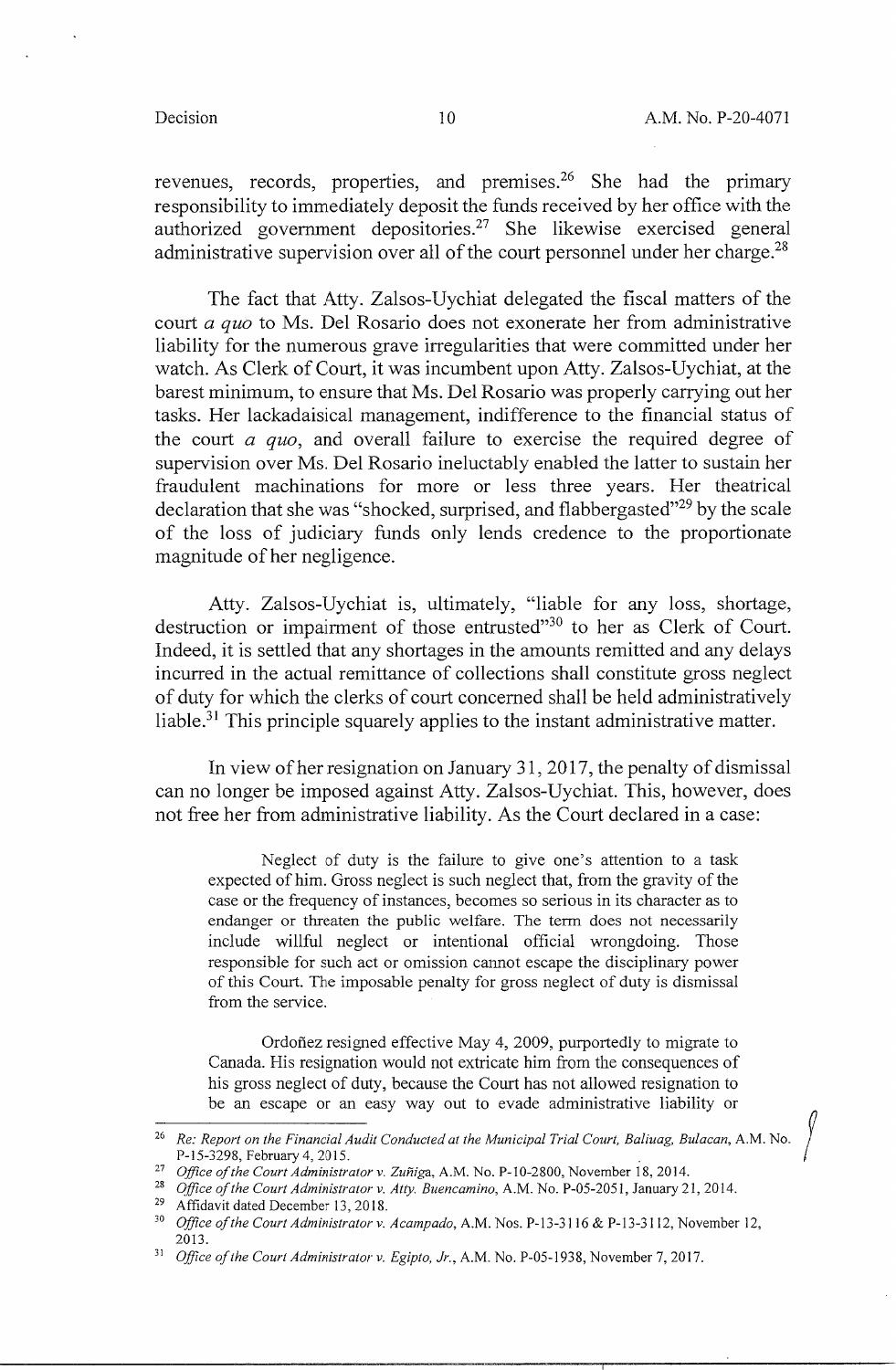administrative sanction. Ordonez remains administratively liable, but his resignation prevents his dismissal from the service. A fine can be imposed, instead, and its amount is subject to the sound discretion of the Court. Section 56 (e) of Rule IV of the Revised Uniform Rules provides that fine as a penalty shall be in an amount not exceeding the salary for six months had the respondent not resigned, the rate for which is that obtaining at the time of his resignation. The fine shall be deducted from any accrued leave credits, with the respondent being personally liable for any deficiency that should be directly payable to this Court. He is further declared disqualified from any future government service.<sup>32</sup>

Prescinding from the foregoing pronouncement, We hereby impose a fine equivalent to Atty. Zalsos-Uychiat's salary for six (6) months in lieu of dismissal from the service. In addition, she is disqualified in perpetuity from holding any future public office.

### *Liability of Atty. Musa-Barrat*

Based on the foregoing discussions on the responsibilities of clerks of court with regard to the safeguarding of judiciary funds, Atty. Musa-Barrat's failure to remit court collections within the prescribed period also constitutes gross neglect of duty. Nevertheless, in *Judge Arganosa-Maniego v. Salinas,<sup>33</sup>* the Court held that:

However, in several administrative cases, the Court has refrained from imposing the actual penalties in the presence of mitigating factors. Factors such as the respondent's length of service, the respondent's acknowledgement of his or her infractions and feeling of remorse, family circumstances, humanitarian and equitable considerations, respondent's advanced age, among other things, have had varying significance in the Court's determination of the imposable penalty. $34$ 

Conformably with the above pronouncement, dismissal is too harsh a penalty for Atty. Musa-Barrat. Unlike Ms. Del Rosario and Atty. Zalsos-Uychiat, she sincerely acknowledged her shortcomings, exhibiting genuine remorse and vowing to learn from this undesirable experience. We deem it proper to impose upon her the penalty of suspension for a period of one (1) year without pay, with a stern warning that a repetition of the same or similar acts in the future will be dealt with more severely.

<sup>32</sup>*Alleged Loss of Various Boxes of Copy Paper During their Transfer from the Property Division, Office of Administrative Services (OAS), to the Various Rooms of the Philippine Judicial Academy,* A.M. No. 2008-23-SC, September 30, 2014.

<sup>33</sup> A.M. No. P-07-2400, June 23, 2009.

<sup>34</sup> Id. at 346-347.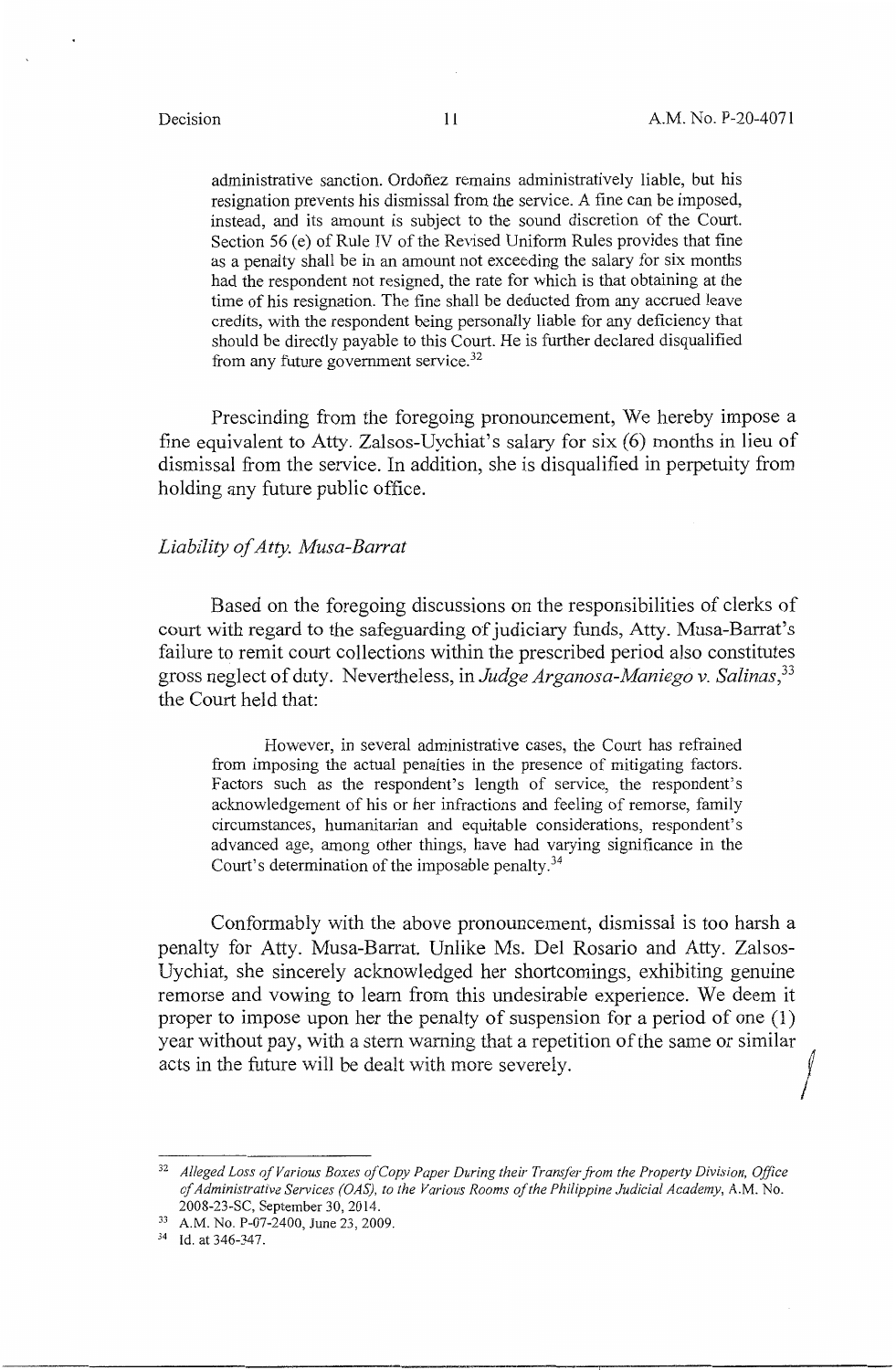A final note. Time and again, this Court has made the pronouncement that any act which falls short of the exacting standards for public office, especially on the part of those expected to preserve the image of the judiciary, shall not be countenanced.<sup>35</sup> Accordingly, "[t]he behavior of all employees and officials involved in the administration of justice, from judges to the most junior clerks, is circumscribed with a heavy responsibility. Their conduct must be guided by strict propriety and decorum at all times in order to merit and maintain the public's respect for and trust in the judiciary. Needless to say, all court personnel must conduct themselves in a manner exemplifying integrity, honesty and uprightness."<sup>36</sup> As front liners in the administration of justice, court personnel should live up to the strictest standards of honesty and integrity in the public service, and in this light, are always expected to act in a manner free from reproach. Any conduct, act, or omission that may diminish the people's faith in the Judiciary should not be tolerated.<sup>37</sup>

**WHEREFORE,** judgment is hereby rendered as follows:

l. **Ms. ABBA MARIE B. DEL ROSARIO** is found **GUILTY** of gross dishonesty, grave misconduct and gross neglect of duty. She is ordered **DISMISSED** from the service, effective immediately. All benefits – except accrued leave credits, if any - are hereby **FORFEITED.** She is **DISQUALIFIED** from reemployment in any branch or instrumentality of the government, including government-owned and controlled corporations. Furthermore, she is **ORDERED** to restitute the shortage in the Fiduciary Fund amounting to **Six Hundred Forty-Eight Thousand Pesos (P648,000.00),**  with a copy of the machine validated deposit slip as proof of restitution. She is **DIRECTED** to **SUBMIT** the following within fifteen (15) days from receipt of notice to FMD, CMO, OCA:

- a. Pertinent documents to validate the unidentified withdrawal from the High Yielding Savings Account (HYSA) on 20 August 2009 amounting to **One Hundred Five Thousand Pesos (Pl 05,000.00),** otherwise, this will be added to the shortages of **P648,000.00** and restitute the same; and
- b. One (1) booklet of missing ORs with serial numbers **8677451- 8677500,** otherwise, CAUSE the posting of Notice of Loss of the said booklet at least for a period of **one (1)** month in **three (3)**  conspicuous places in Tubod, Lanao del Norte and the publication of the same in the newspaper of local circulation for <br>at least **two (2)** days.

<sup>35</sup>*Judge Loyao, Jr. v. Manatad,* A.M. No. P-99-1308, May 4, 2000.

<sup>36</sup>*Judge Santos, Jr. v. Mangahas,* A.M. No. P-09-2720, April 17, 2012.

<sup>37</sup>*Hon. Zarate-Fernandez v. Lovendino,* A.M. No. P-16-3530, March 6, 2018.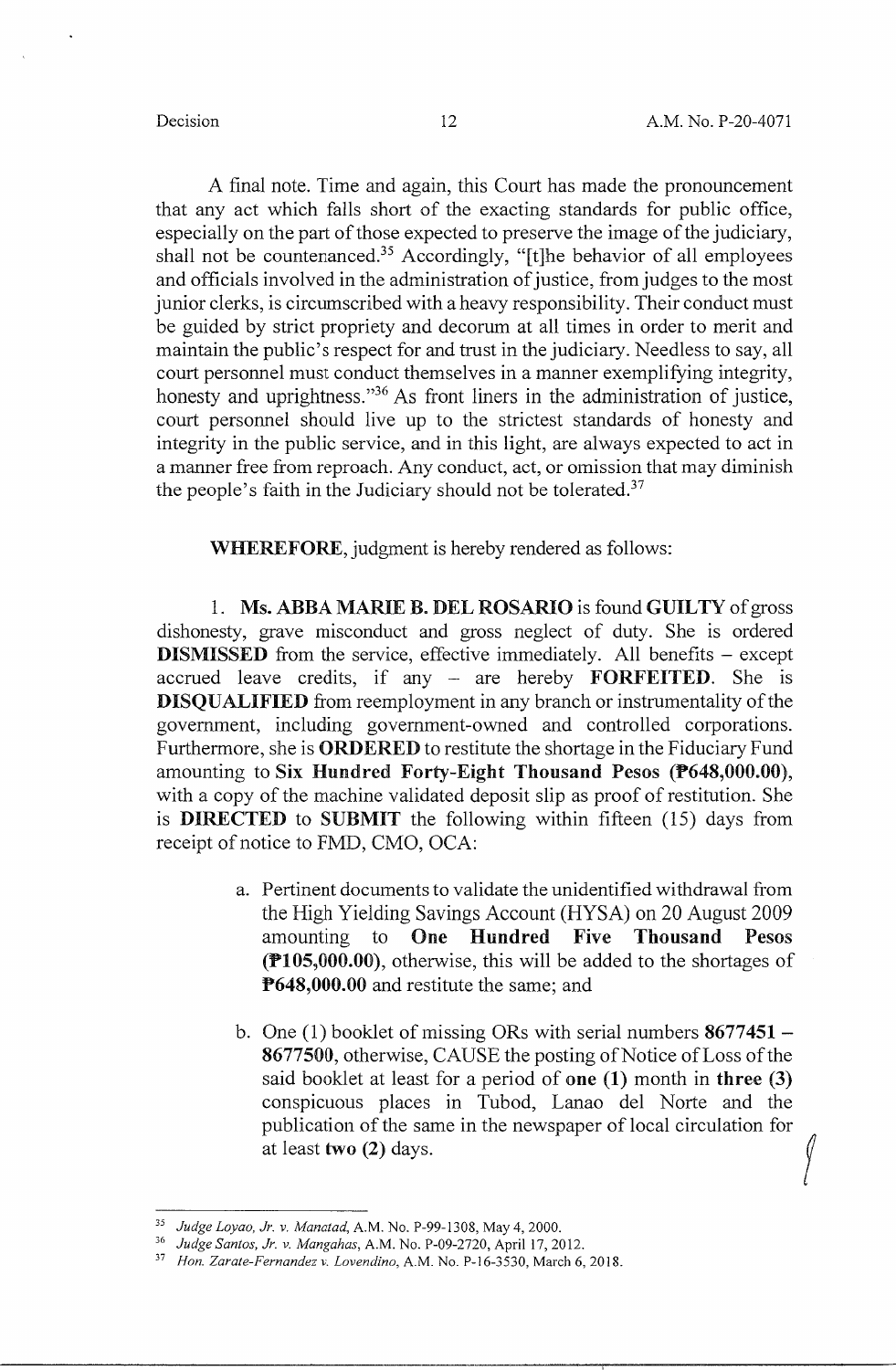It is likewise **ORDERED** that:

- a. Any future withdrawal of cash bond/s pertaining to the collections for the period 2014 to January 2017, not included in the list of unreceipted and unremitted collections for the said period or in the Statement of Un-withdrawn FF **as of 30 September 2018** be **CHARGED** to Ms. Del Rosario;
- b. Any unpaid accountabilities of Ms. Del Rosario be **CHARGED**  against her available terminal leave pay and other benefits;
- c. The **Employees Leave Division, Office of Administrative Services, OCA** be **DIRECTED** to **COMPUTE** the balance of earned leave credits of Ms. Del Rosario and **FURNISH** the Financial Management Office (FMO), OCA with the Certificate of Leave Credits, computerized service record and Notice of Salary Adjustment; and
- d. The FMO, OCA be **DIRECTED** to **APPLY** the monetary value of the accrued leave credits and other benefits of Ms. Del Rosario against her unpaid accountabilities, dispensing with the usual documentary requirements.

2. **Atty. MARIA PAZ TERESA V. ZALSOS-UYCHIAT** is found **GUILTY** of gross neglect of duty. She is **ORDERED** to pay a **FINE** equivalent to her salary for six  $(6)$  months, computed at the salary rate of her former position at the time of her resignation. She is further declared **DISQUALIFIED** from reemployment in any branch or instrumentality of the government, including government-owned and controlled corporations. She is **ORDERED** to restitute the shortages in the Fiduciary Fund, Sheriff's Trust Fund, Judiciary Development Fund, Special Allowance for the Judiciary Fund, General Fund – New, Mediation Fund, Legal Research Fund, and Land Registration Authority Fund in the total amount of **Eighty-Six Thousand Pesos and 1/100 (P86,000.01),** with a copy of the machine validated deposit slips as proofs of restitution.

3. **Atty. AISA B. MUSA-BARRA** Tis found **GUILTY** of gross neglect of duty. She is **SUSPENDED** for a period of one (1) year without pay with a stern warning that a repetition of the same or similar acts in the future will be dealt with more severely. She is ordered to **SUBMIT** the **two (2)** booklets of missing ORs with serial numbers **6538201-6538300,** otherwise, **CAUSE** the posting of Notice of Loss of the said booklets at least for a period of **one (1)**  month in **three** (3) conspicuous places in Tubod, Lanao del Norte and the publication of the same in the newspaper of local circulation for at least **two**  (2) days. She is likewise ordered to **PAY** and **DEPOSIT** the amount of  $\int$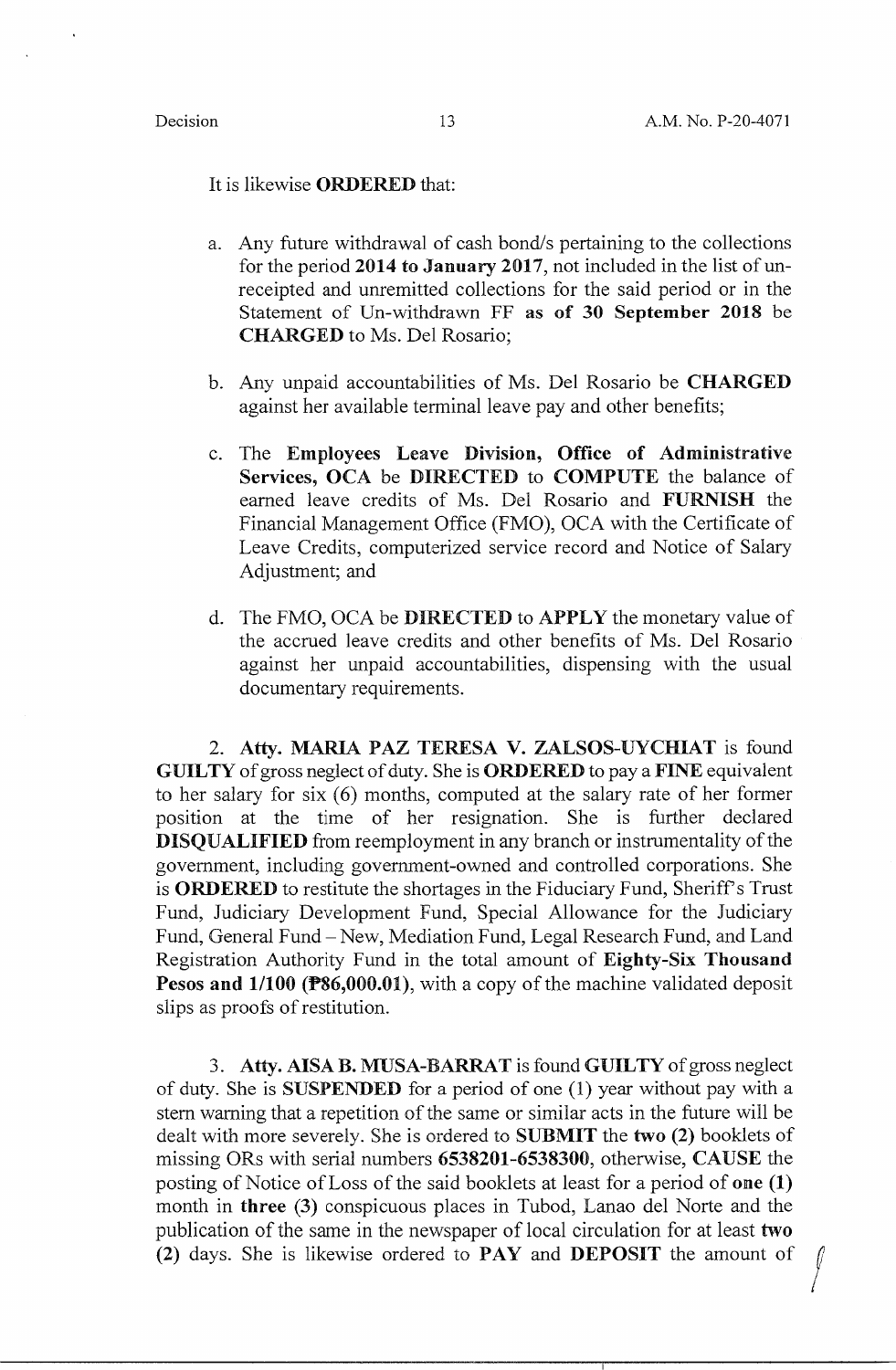**Twenty Thousand Three Hundred Twenty Pesos and Eighty-Nine Centavos (P20,320.89)** representing unearned interests for her delayed remittances in the Fiduciary Fund, Judiciary Development Fund and Special Allowance for the Judiciary Fund computed at **six percent (6%)** *per annum,*  to the following accounts:

| Fund        |     | Amount    |
|-------------|-----|-----------|
| FF          | PHP | 19,012.44 |
| JDF.        |     | 504.20    |
| <b>SAJF</b> |     | 804.25    |
| Total       | PHP | 20,320.89 |

4. The following accountable officers corresponding to their respective periods of accountabilities are hereby **CLEARED** from any financial accountabilities for handling the judiciary funds insofar as the RTC, Tubod, Lanao del Norte is concerned, subject to the condition of the General Auditing Office General Circular No. 52 dated 23 December 1957, that "if *later on, an official or employee who has been cleared is later discovered still accountable for cash and/or property, the clearance, thus previously issued, will not relieve him/her of said accountability,"* to wit:

| <b>ACCOUNTABLE</b><br><b>OFFICER</b> | <b>POSITION</b>                              | <b>ACCOUNTABILITY</b><br><b>PERIOD</b>         |
|--------------------------------------|----------------------------------------------|------------------------------------------------|
| Atty. Ivy F. Duque                   | Former Clerk of Court                        | $01/01/04 - 10/07/08$                          |
| Ms. Florence O. Perocho              | Officer-in-Charge/<br>Court Legal Researcher | $01/28/09 - 08/31/10$<br>$01/23/17 - 11/30/17$ |

5. **Ms. FLORENCE 0. PEROCHO,** incumbent OIC/Court Legal Researcher II, RTC, Tubod, Lanao del Norte, is **ORDERED** to:

- a. **CONDUCT** an inventory of cases listed in the Unwithdrawn Sheriff's Trust Fund (STF) and indicate therein the status of the cases whether already dismissed/decided; and **NOTIFY** the respective plaintiffs/payors to claim their refunds for any remaining amount in their STF deposits within thirty (30) days from receipt of notice, otherwise, it shall be forfeited in favor of the government. The amount forfeited shall be held in abeyance until further notice from the Court;
- b. **REQUIRE** the Sheriff and Process Server of this court to utilize/accomplish the suggested Forms for STF cash advances, liquidations and reimbursements (pending the Court's issuance of an STF Circular), to wit: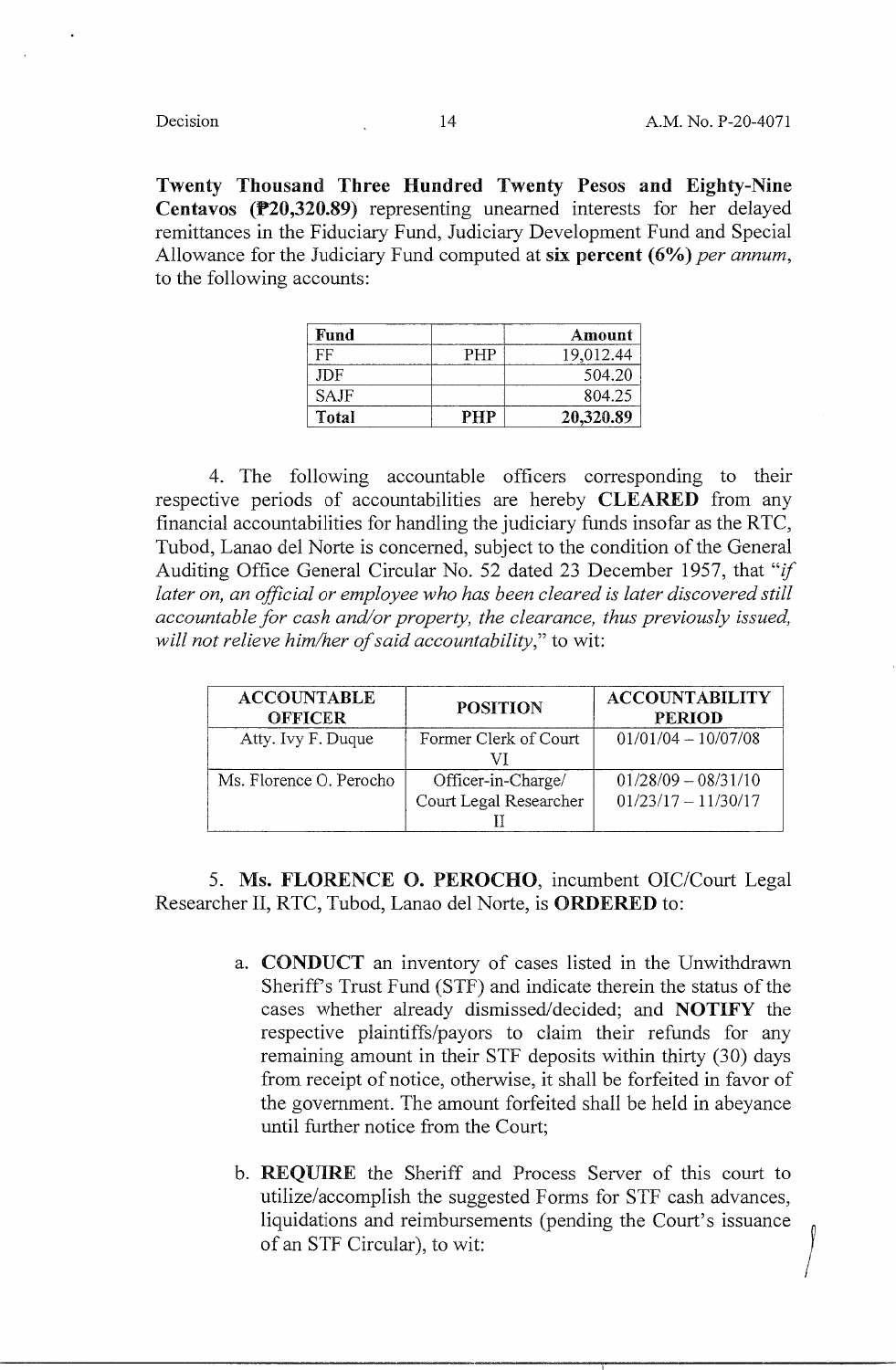- b.1 For Cash Advances:
	- b.1.a. Disbursement Voucher;
	- b. 1.b. Statement of Estimated Transportation and Travel Expenses (SETTE); and
	- b. l.c. Itinerary of Travel;
- b.2. For Liquidations:
	- b.2.a. Statement of Liquidation;
	- b.2.b. Itinerary of Travel; and
	- b.2.c. Certificate of Travel Completed; and
- b.3. For Reimbursements (only in cases which need immediate service and the process of cash advance would cause delay or in the absence of the approving officer);
	- b.3.a. Disbursement Voucher;
	- b.3.b. Itinerary Travel;
	- b.3 .c. Certificate of Travel Completed; and
	- b.3 .d. SETTE.
- c. **STRICTLY FOLLOW** the procedures in the refund of the STF:
	- c. l. after judgment has been rendered by the court, the Clerk of Court shall notify the plaintiff or petitioner in writing of any remaining amount from the deposit made by the latter;
	- c.2. the refund shall be effected only upon surrender by the plaintiff/petitioner of the original copy of the OR and upon order of the judge directing the payment of refund; and
	- c.3. upon receipt of the balance of the STF deposit, the plaintiff/petitioner shall acknowledge receipt of the refund.
- d. **CLOSE** the following FF account[ s] with the Land Bank of the Philippines (LBP), Tubod, Lanao del Norte branch and **FURNISH** the FMD, CMO, OCA proof of compliance thereof, to wit:
	- d. l. existing current account No. 0802-1180-66 and **OPEN**  another account, an interest-bearing current account; and
	- d.2. High Yield Savings Account No. 0801-1096-91 and **TRANSFER** the balance of deposits to the newly opened interest-bearing current account.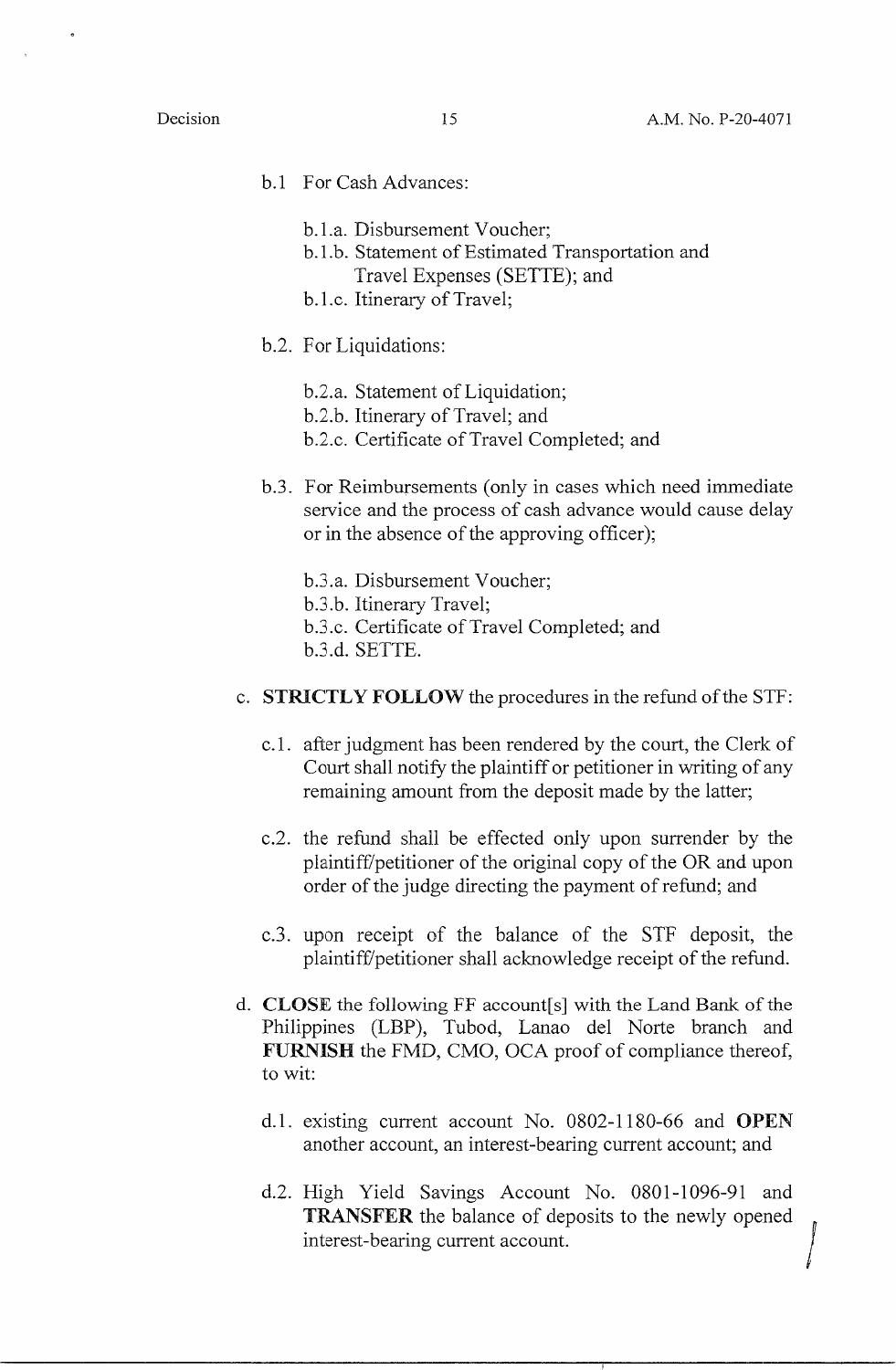- e. **WITHDRAW** the following amounts from the FF current account and FURNISH the FMD, CMO, OCA proof of compliance thereof, to wit:
	- e.l. **Twenty-Four Thousand Six Hundred Sixty-One Pesos and Thirteen Centavos (P24,661.13)** representing the unwithdrawn interest earned on FF deposits and REMIT the same to the General Fund-New (GF-New) account with proper receipt;
	- e.2. Two Hundred Thirty-One Thousand Six Hundred **Eighty-Nine Pesos (P231,689.00)** representing the amount of STF collections deposited in the FF account and **DEPOSIT** the same to the STF account.
- f. **INFORM** the FMD, CMO, OCA of any future withdrawal of cash bond/s not included in the list of un-receipted and unremitted collections of in the Statement of Unwithdrawn FF;
- g. **ACCOUNT** and **WITHDRAW** all collection of fines deposited in the FF account and **REMIT** the same to the following accounts with proper receipt, to wit:
	- g.1. Fines imposed as penalty in drug cases to the Dangerous Drugs Board account; and
	- g.2. Fines imposed as penalty for the crime committed to the GF-New account.
- h. **ATTACH** complete supporting documents in the file copies of STF monthly reports for future audit references;
- 1. **ENSURE** the issuance of OR upon receipt of payment of cash bond/s;
- j. **REQUEST** official cash books from the Property Division, OAS, OCA for the recording of financial transactions for each fund;
- k. **MAINTAIN** a sound internal control for the safekeeping of all accountable forms and financial records;
- I. **REQUEST** ORs from the Department of Justice (DOJ) for collection of fees for the Victim's Compensation Fund (VCF) upon filing of complaints in civil actions pursuant to Section 20 conection of thes for the victim's Compensation Fund (VCF)<br>upon filing of complaints in civil actions pursuant to Section 20<br>of the Amended Administrative Circular No. 35-2004 dated 20 **August 2004;**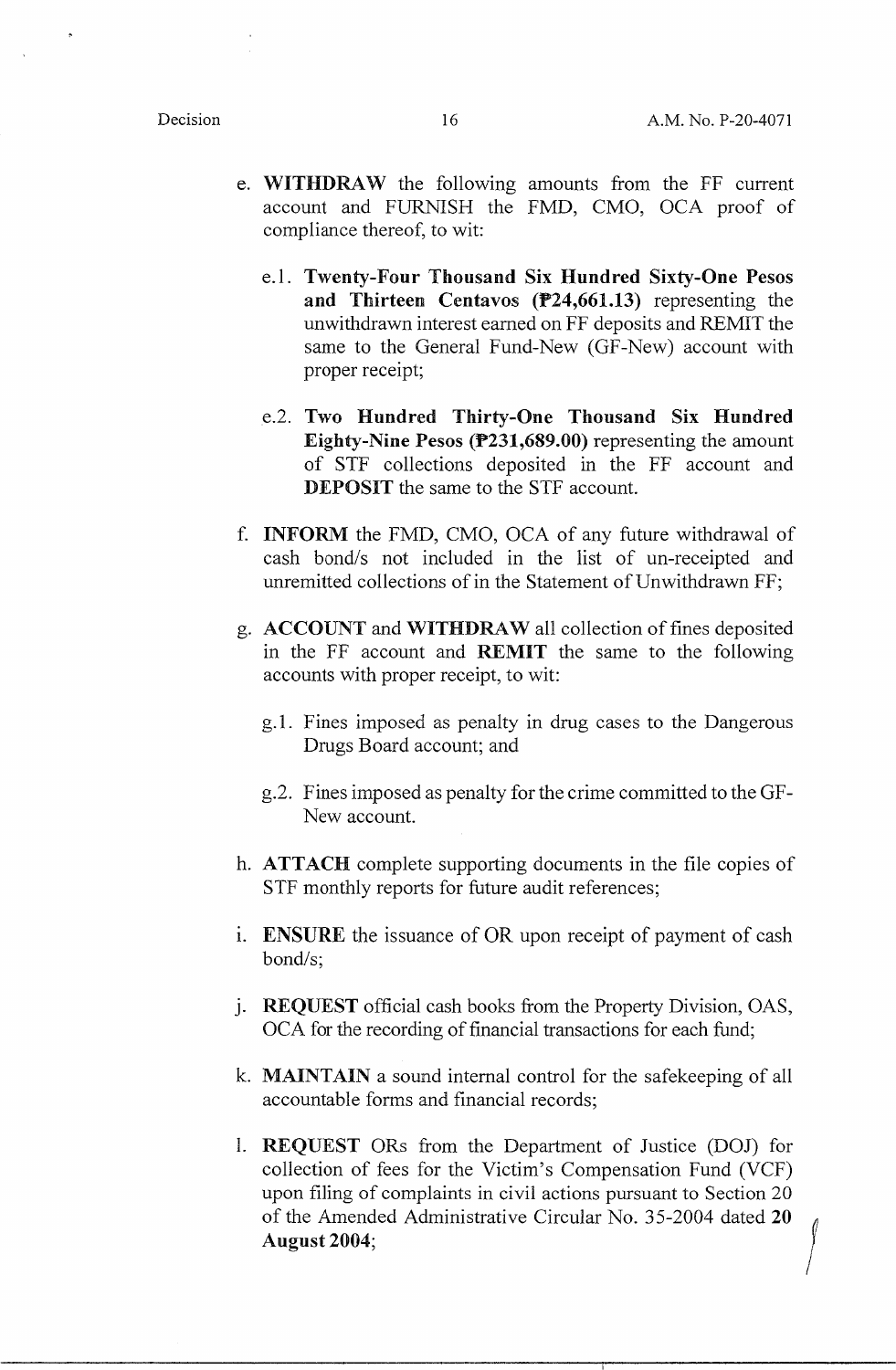- m. **REGULARLY REMIT** the Legal Research Fund and Land Registration Authority collections and **SUBMIT** the corresponding reports to their respective agencies pursuant to P.D. 1856 and P.D. 1529, respectively;
- n. **STRICTLY ADHERE** to and **FOLLOW** the issuances of the Court on the proper handling and reporting of judiciary funds particularly the prescribed period within which to remit the court collections and submit the monthly financial reports; and
- o. **KEEP ABREAST** of the Court circulars on the proper collection and allocation of legal fees.

6. **Hon. RICHIE GAY T. MENDOZA,** Presiding Judge, RTC, Tubod, Lanao del Norte is **ORDERED** to:

- a. **STRICTLY SUPERVISE** and **MONITOR** the financial transactions of **Ms. FLORENCE 0. PEROCHO,** OIC/Court Legal Researcher II, RTC, Tubod, Lanao del Norte, to ensure strict compliance with the circulars and other issuances of the Court regarding the proper handling of judiciary funds, otherwise, she may be held liable for the infractions which may be committed by the employees under her supervision; and
- b. **PREPARE** a uniform fare matrix to simplify and expedite the disbursement and liquidation of transportation and travel expenses to be incurred by the Sheriff and Process Server in the service of summons, subpoenas and other court processes to standardize the expenses to be deducted from the court's STF collections in compliance with OCA Circular No. **263-2018**  dated **27 December 2018** and **FURNISH** the FMD, CMO, OCA with the same for file and record purposes.

7. The Property Division, OAS, OCA is **ORDERED** to provide, as soon as possible, the RTC, Tubod, Lanao del Norte, official cash books for JDF, SAJF, FF, STF, GF-New and Mediation Fund; and

8. The Office of the Court Administrator is **ORDERED** to coordinate with the prosecution arm of the government to ensure the expeditious prosecution of Ms. Del Rosario's criminal liability, and to update its audit ! until the present.